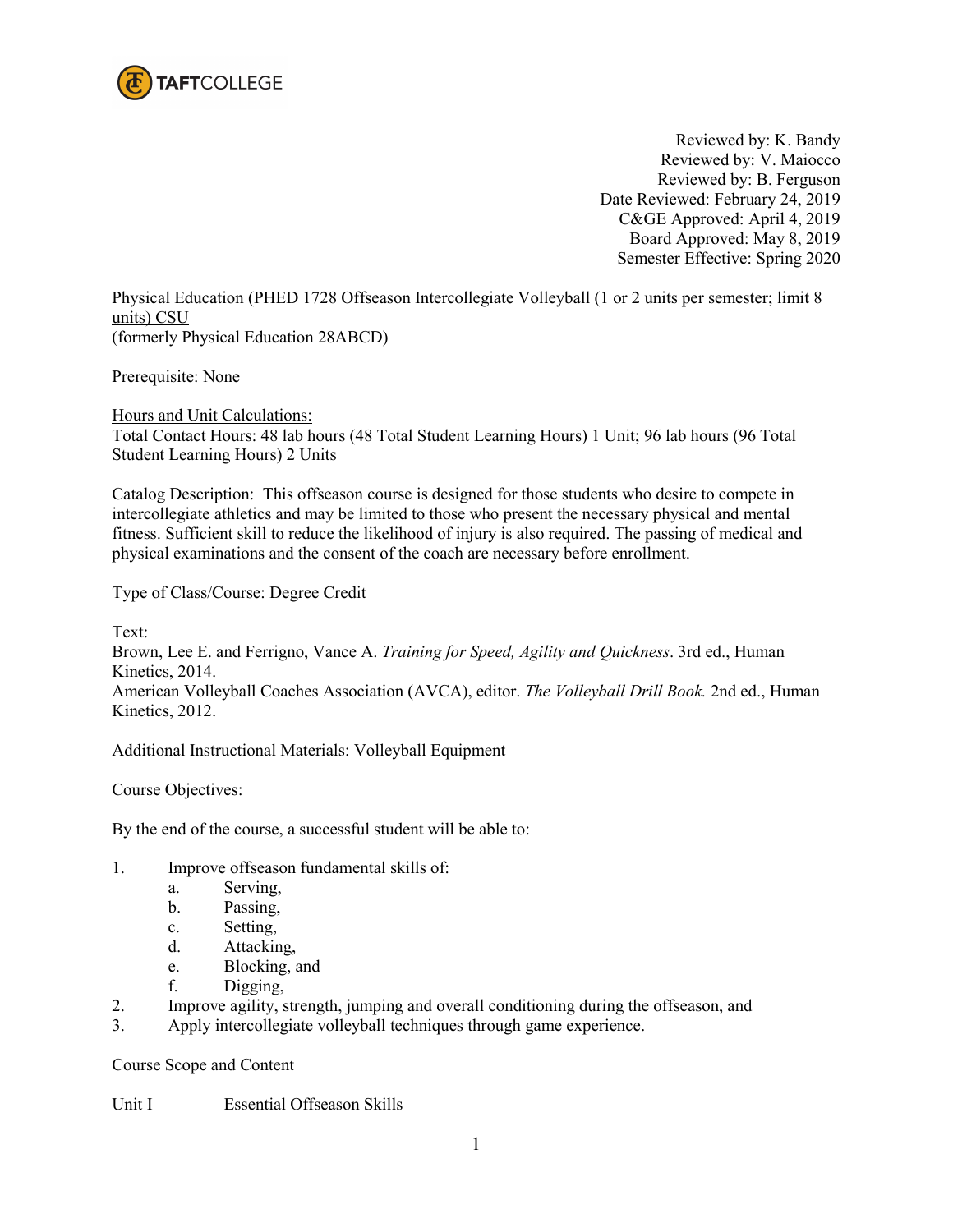

- A. Serving
- B. Passing<br>C. Setting
- **Setting**
- D. Attacking
- E. Blocking
- F. Digging

## Unit II Offseason Conditioning

- A. Agility
- B. Strength
- C. Jump Training
- D. Endurance

| Unit III | Offseason Offense skills |         |
|----------|--------------------------|---------|
|          |                          | Serving |

- B. Passing
- C. Setting
- D. Attacking

## Unit IV Offseason Defense

- A. Blocking
- B. Digging

## Unit V Basic rules of the game

- A. Offensive Rules<br>B. Defensive Rules
- Defensive Rules
- C. Transitioning
- D. Sportsmanship and ethics

## Unit VI Team strategy

- A. Serve Receive
- B. Offensive Systems<br>C. Hitter Coverage
- Hitter Coverage
- D. Defensive Systems

Learning Activities Required Outside of Class:

The students in this class will spend a minimum of 2 hours per week outside of the regular class time doing the following:

- 1. Skill practice,
- 2. Studying multimedia presentations, and
- 3. Reading from the textbook.

Methods of Instruction:

- 1. Practice of:
	- a. Individual skills and
	- b. Offense, defense, serve receive, hitter coverage and transition,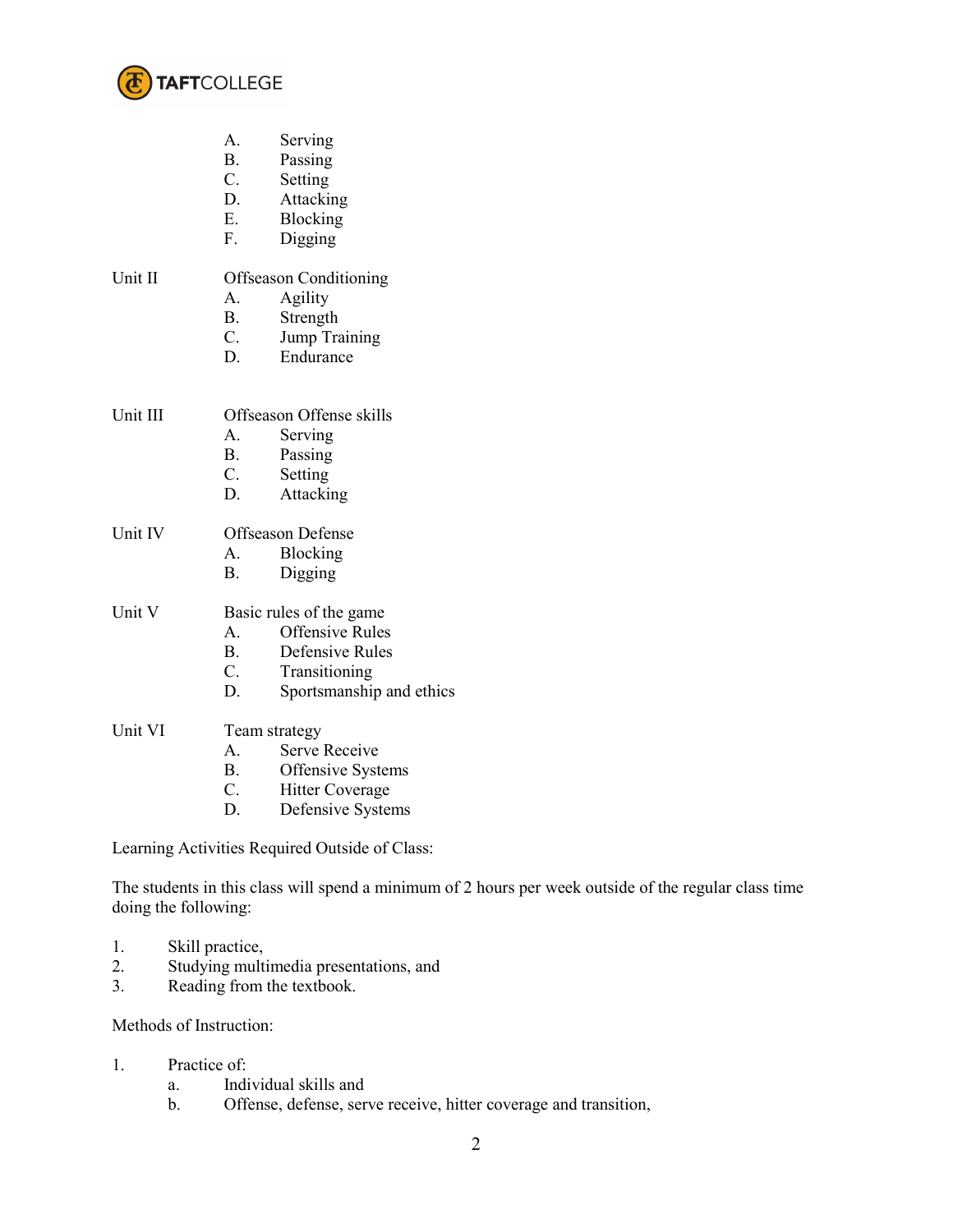

- 2. Oral instruction on the basic rules of the game,<br>3. Oral instruction in team strategy,
- 3. Oral instruction in team strategy,<br>4. Demonstration, and
- 4. Demonstration, and<br>5. Multimedia.
- Multimedia.

Methods of Evaluation:

- 1. Skill demonstrations, including:
	- a. Performance exams,
	- b. Team competition, and
- 2. Written assignments.

Supplemental Data:

| TOP Code:                    | 083550: Intercollegiate Athletics                                    |  |
|------------------------------|----------------------------------------------------------------------|--|
| <b>SAM Priority Code:</b>    | E: Non-Occupational                                                  |  |
| Distance Education:          | Not Applicable                                                       |  |
| Funding Agency:              | Y: Not Applicable(funds not used)                                    |  |
| Program Status:              | 1: Program Applicable                                                |  |
| Noncredit Category:          | Y: Not Applicable, Credit Course                                     |  |
| <b>Special Class Status:</b> | N: Course is not a special class                                     |  |
| <b>Basic Skills Status:</b>  | N: Course is not a basic skills course                               |  |
| Prior to College Level:      | Y: Not applicable                                                    |  |
| Cooperative Work Experience: | N: Is not part of a cooperative work experience education<br>program |  |
| Eligible for Credit by Exam: | NO                                                                   |  |
| Eligible for Pass/No Pass:   | C: Pass/No Pass                                                      |  |